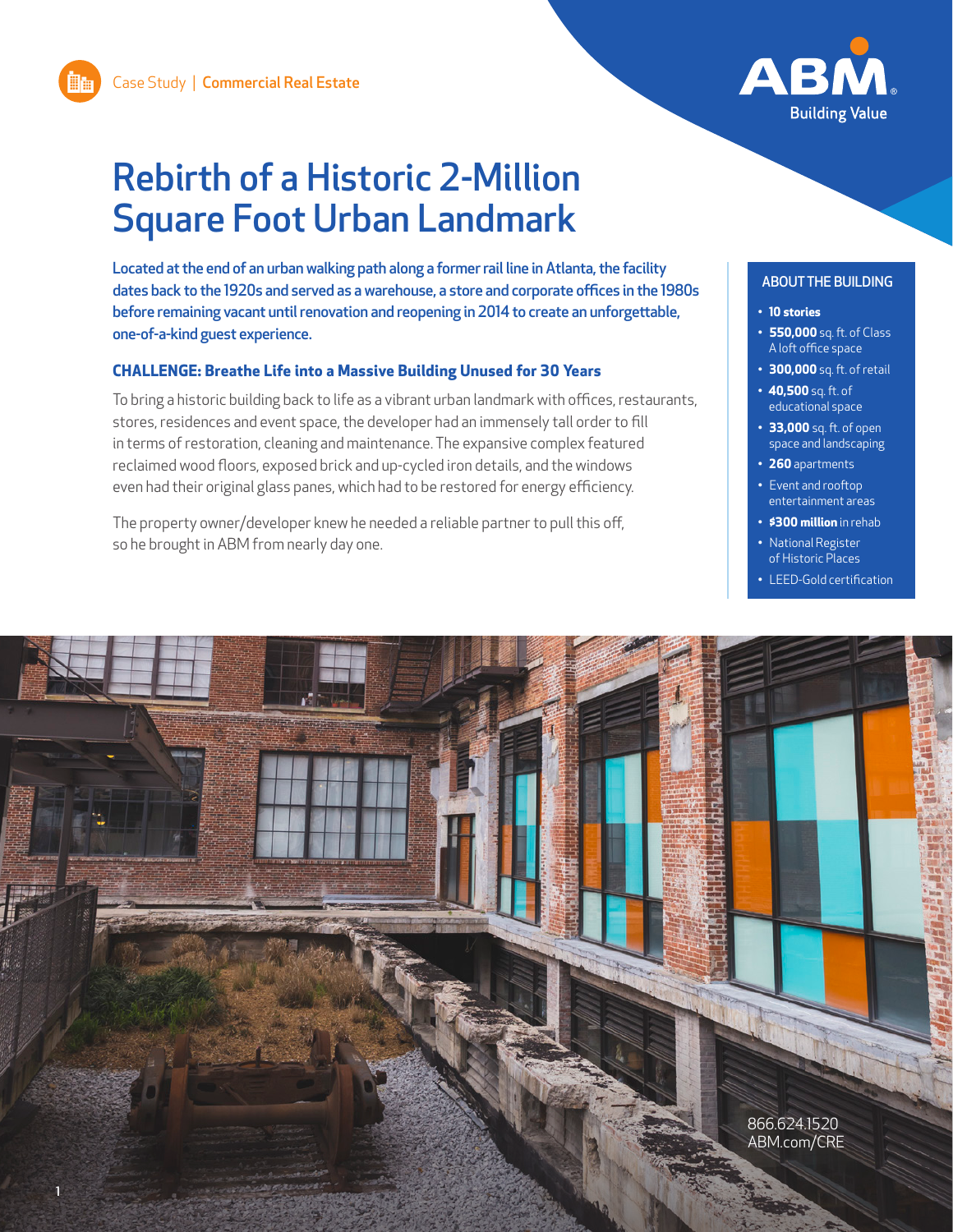

# **SOLUTION: A Partner Committed to Every Detail**

ABM's Special Services division helped the property owner/developer thoroughly, starting with a walkthrough when the building was still just a hollowed-out shell. ABM identified priority projects from renovation to opening to ongoing maintenance, and then got to work.

#### Multi-Use Takes a Multi-Talented Partner:

This iconic property must maintain its brand, so everything must be kept clean, beautiful, welcoming, safe, sustainable and functional. ABM provides green cleaning, day porter, trash removal, pressure washing, graffiti removal, periodic deep cleaning, painting, and other interior and exterior services.

#### Ongoing Support and Maintenance:

ABM's Janitorial division now provides ongoing support for anything related to maintenance. ABM's Special Services remain at the ready when needed for advice or projects. When it is needed, our team is there. To be available for immediate needs, ABM's Account Director has an office onsite.

## Teamwork, Branding and Customer

**Experience:** Many ABM teams are public facing, so emphasis is placed on building a team that cares about service excellence and serves as an extension of the brand and its collaborative "we're all here for the same reason" culture. Both ABM and clients interview applicants for job expertise and excellent social and communication skills to serve as ambassadors who greet and direct visitors. The ABM team even wears vintage-look uniforms to reflect the landmark property's history. No detail is overlooked.

## "WE BELIEVE IN A HANDS-ON, EYES-OPEN, PROACTIVE SERVICE WITH A PARTNERSHIP."

- Cecilia Cordero, ABM Account Director





# INITIAL PRIORITY **PROJECTS**

- Flooring and hardsurfaces restoration; concrete cleanup, sealing and grout restoration
- Pressure washing: concrete, brick, parking lot, beams
- Graffiti removal; painting interiors and some exterior
- Window washing
- Carpet extraction and repair
- Restroom countertop polishing and acid washing; minor plumbing repairs
- Parking lot striping

866.624.1520 ABM.com/CRE